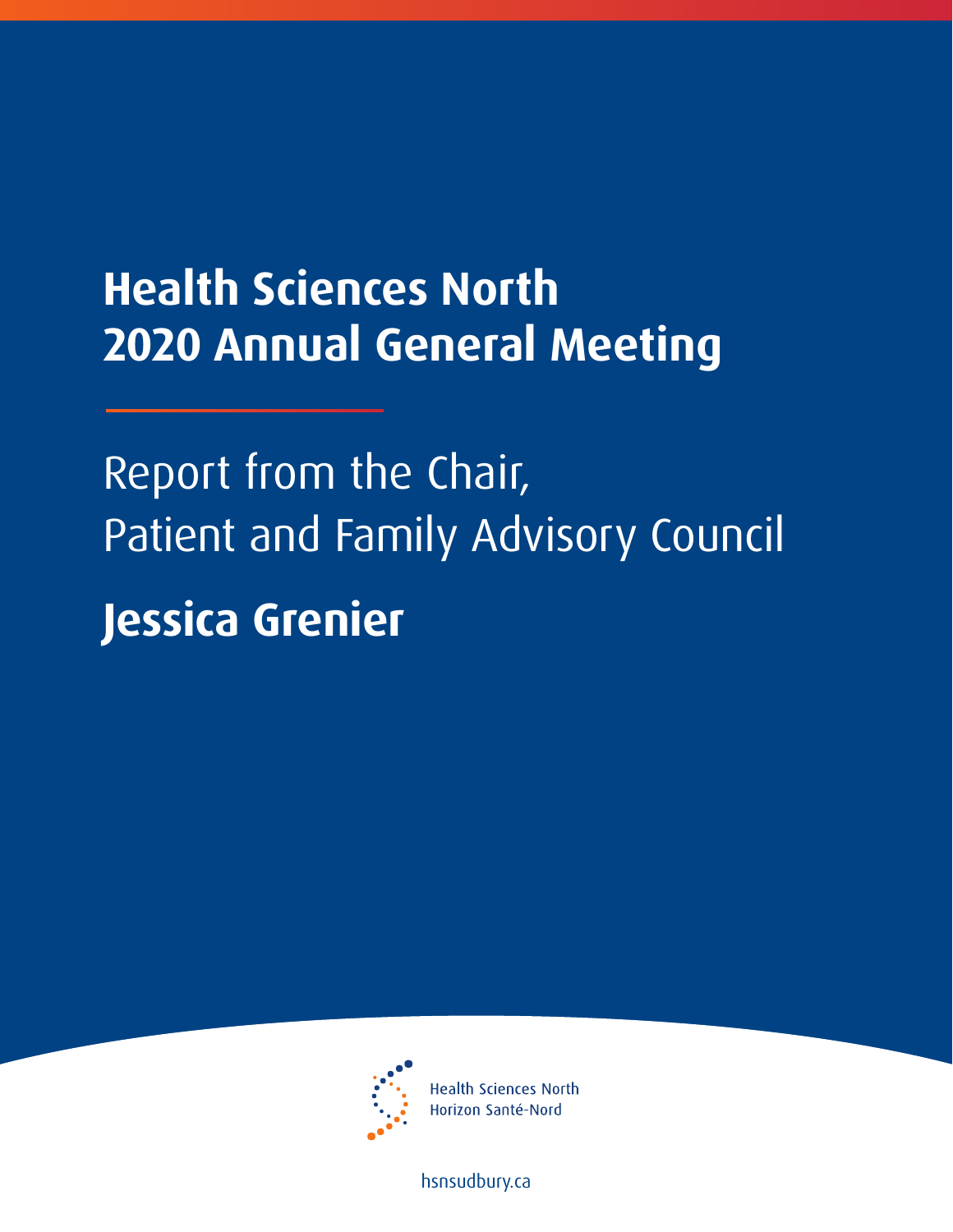## **Report from the Chair, Patient and Family Advisory Council Jessica Grenier Annual General Meeting – June 24, 2020**

It's my pleasure to present to you the progress that the patient and family advisory (or PFA) program has made over the past year and to highlight Health Sciences North's continued commitment to engage with patients and their families to ensure that we remain the focus of all that HSN does.

Six years ago I was inspired to become a patient advisor following my heart attack at age 35 and stay with HSN.

My experiences within the emergency and cardiac departments as well as having experienced services with NEO Kids for several years left me feeling that sharing my personal experience with the staff and leadership at HSN could result in improvement work within the system.

In becoming a patient and family advisor, there was an opportunity to continue to partner with staff to provide direct input on policies, programs and practices that could affect the healthcare experience for future patients and families of HSN.

This year, I have participated in many engagement opportunities.

Helping to develop a streamlined, efficient and collaborative health care system for everyone; which focus' on solutions to close the gaps in several pathways in health care has been most rewarding.

Sharing my experiences and perspectives has impacted several outcomes and has allowed the opportunity to see firsthand the willingness to collaborate, the passion and dedication our community of health care workers and the HSN staff expresses when visioning what health care should look like in the future.

In health care, delivering quality patient care requires close collaboration of patients and families with their health care team.

I would like to highlight some of the key successes that HSN has had in partnering with patients and families over the past year.

The program itself has seen several improvement initiatives to help increase PFA program awareness at HSN including a revised internet site, the development of a patient advisor handbook, increased visibility through TV screen ads, posters, and the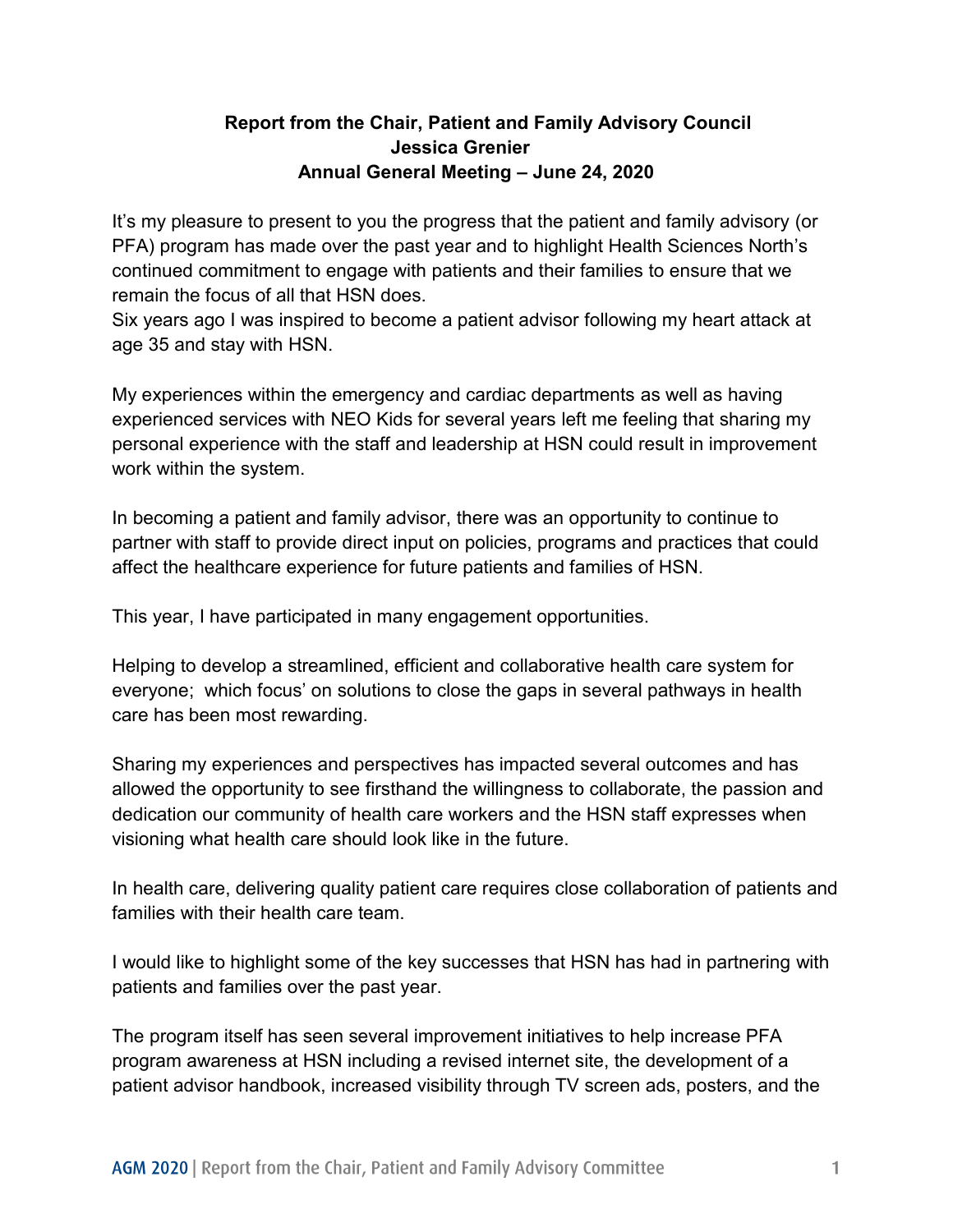development of recruitment post cards.

This year we wanted to send a clear message that all patients and family members are welcome to apply to participate.

Patient and Family Advisors have been members of councils, committees, interview panels and improvement projects throughout the organization, including the implementation of the 2019-2024 Strategic Plan of HSN and HSNRI. This work involved PFA's in key decisions in the organization, and included our voice at the table for each of the five key goals:

For the key goal to **"Be Patient and Family-Focused"**, Patient Advisors Sharon Henderson and Debbie Rainville have been participating in the Information Transfer at Care Transitions project.

The focus of the work has been on the handover of patient information between health care providers upon shift change.

They participated in improvement team meetings and discussions including feedback and recommendations on staff education, organization-wide communication materials, and obtaining patient consent.

They also provided input on the design of the documentation tool required as a permanent record in the patient chart. Their participation will continue as the project moves forward in the coming months.

The key goal to be **Digitally-Enabled** focused on expanding the use of technology data and analytics to improve care.

In September, Patient and Family Advisors Debbie Rainville, Brian Urso and I were included in a current state analysis to solicit our feedback on the development of the regional electronic medical record and patient portal.

We were able to provide feedback on what our priorities would be, what we've heard from community members and what would be beneficial to us in the electronic medical record.

As this work continues, HSN is looking at strategies to include patient advisors in the best way possible.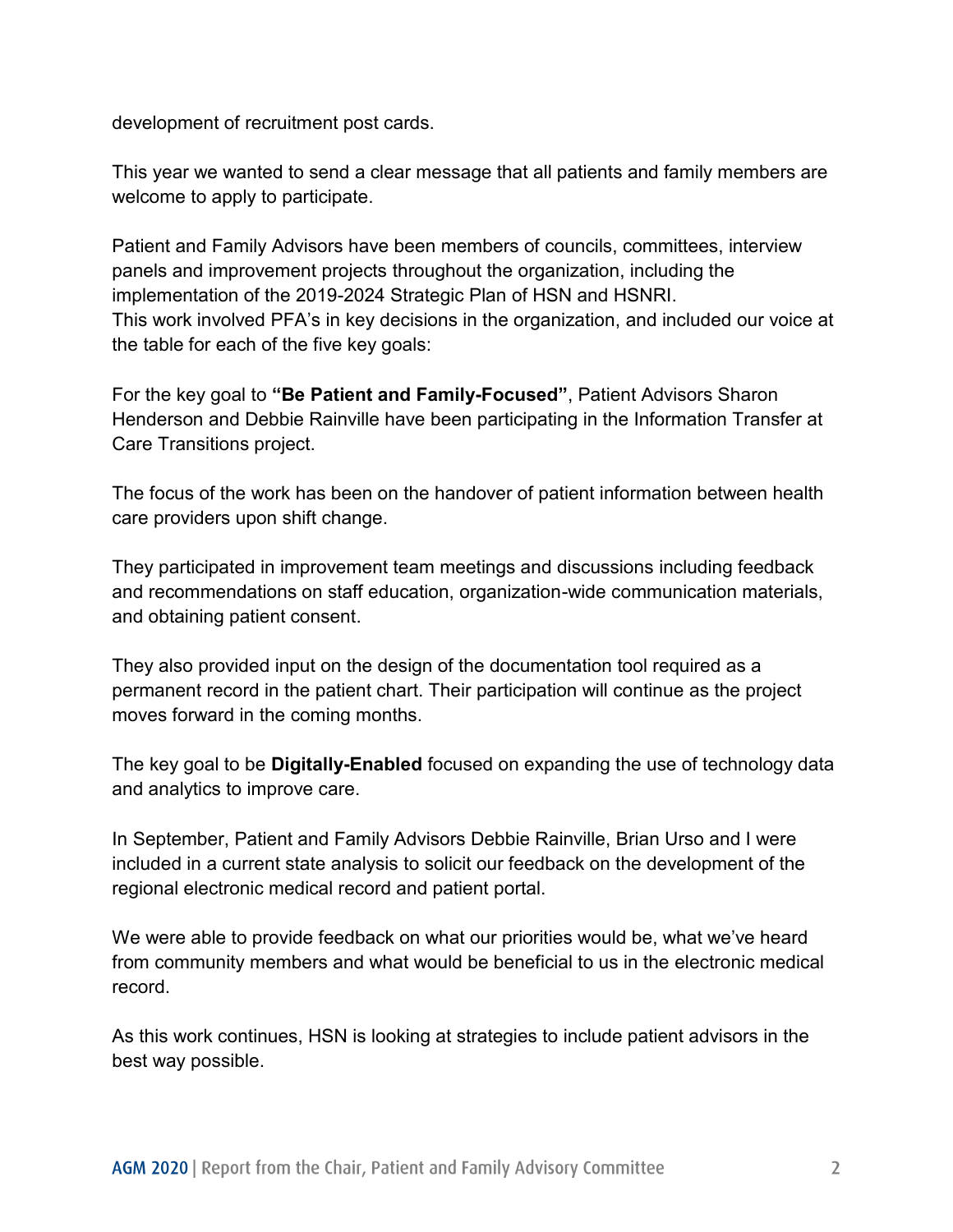Under the key goal to be **Socially Accountable**, we worked towards providing cultural safety and diversity training programs for HSN's employees, medical staff and learners.

HSN actively participated in the City of Greater Sudbury's Pride Week last July.

Several Patient and Family Advisors shared their stories and the struggles that members of the LGBTQ community faced when receiving care at HSN.

Transgender patient advisors Rita O'Link and Darlyn Hansen along with HSN staff members had 103 thought provoking conversations with community members who shared their advice regarding how the LGBTQ education should be designed and delivered at HSN.

Improvement work under the key goal to **Support and Develop our People**, focused on Workplace Violence and how HSN could enhance our reporting and response culture.

A Rapid Improvement Event was held in July with the presence of a Patient and Family Advisor, Jenny Glanz, who helped to ground the work and offered a different perspective on organization-wide improvement approaches.

Jenny will continue to partner with HSN staff as a member of the Workplace Violence Task Force working towards prevention, intervention and postvention of workplace violence.

The work to **Strengthen our Academic and Research Impact** included onboarding two Patient and Family Advisors to the HSN Research Ethics Board (REB).

As members of the HSN REB, John Fraser and Lissa Gagnon completed the Ethical Conduct for Research Involving Humans online training and attended meetings prior to becoming a member to gain a familiarity with how the board works.

Lissa and John are essential to the HSN REB meetings, sharing their experiences to help broaden the perspective and value base of the board.

HSN continues to strive to increase engagement and visibility of our patient advisors with one another and throughout the organization.

Our PFA Meet and Greet allowed us to share our stories, the work we have been involved in and to learn about additional engagement opportunities at HSN. Further networking strategies provided us the opportunity to attend several conferences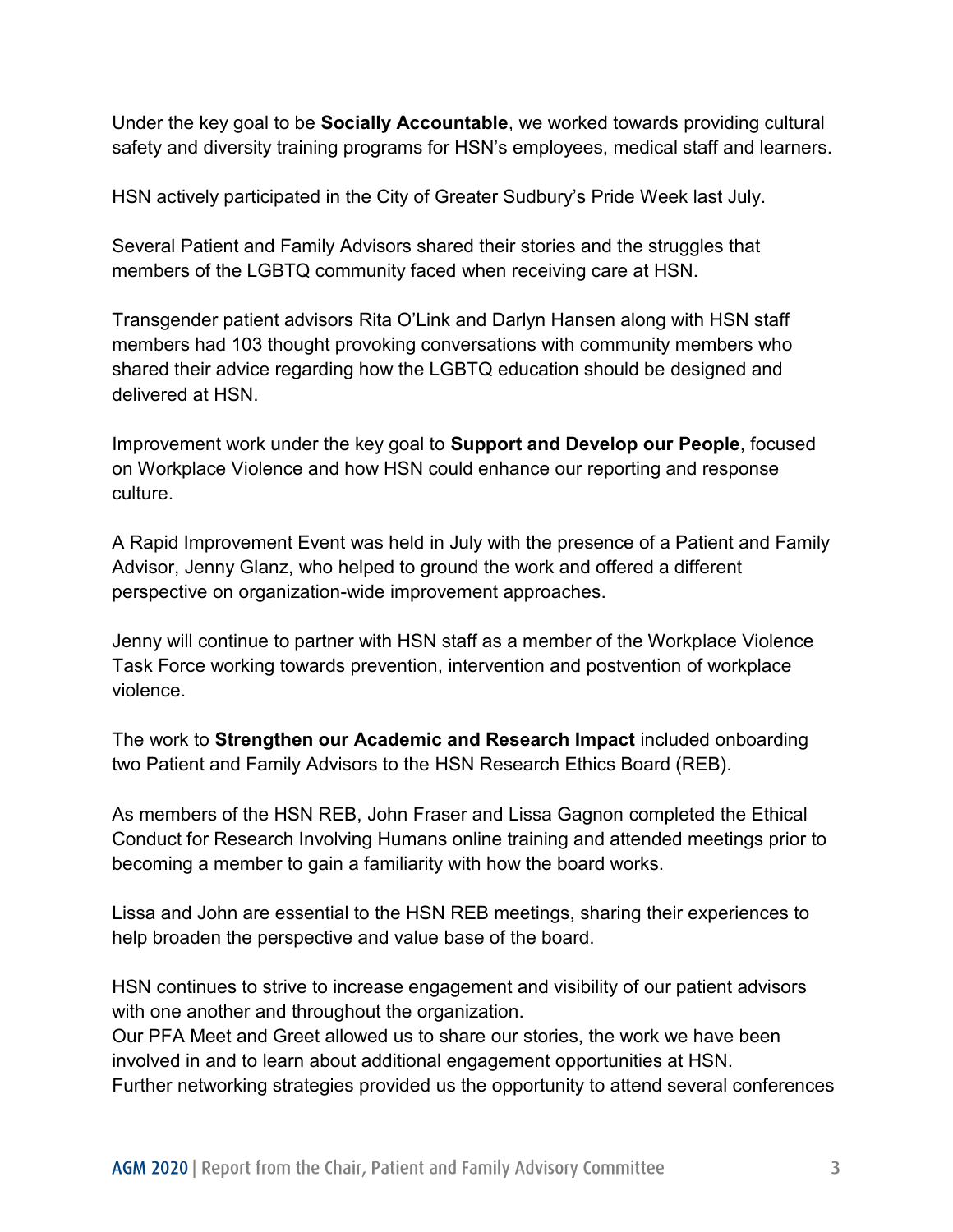including the Mental Health and Addictions Conference and the Northeast Oncology Conference.

The patient advisors that attended could feel the level of commitment and interest of the clinicians in the room to absorb and use the information in their daily practice. Further, Patient and Family involvement in Cancer Care allowed several advisors the opportunity to participate in a Cancer Planning Day in January to kick-start regional planning towards the development of the five year Regional Cancer Plan 2020-2025.

Knowing that there are endless opportunities to improve, having patient advisors as members of this important day helped bring focus to the important few priorities needed to advance in this region. It was a step towards developing achievable goals for the next five years.

This year, we set a goal, developed strategies and implemented a recruitment plan to add an additional 15 new members to the current resource pool of patient advisors. One of these strategies involved a news release led by Lianne Dupras. Lianne bravely shared her story with the public and spoke about her positive experience in partnering with HSN staff.

"I would absolutely recommend becoming a Patient Advisor because you can have a say in how care is delivered and how it can be improved. We always need different patient perspectives and experiences at the table to truly build a healthcare system for all of us", said Lianne.

As a result of the media release, we have interviewed 10 additional PFA's for the program and are well on our way to achieving our goal for this year.

Patient advisors have recently been partnering with HSN employees from outside of the organization as members of our Incident Command, Operations and Recovery Planning teams during the COVID-19 pandemic.

Our voice at the table helped to determine patient-centered decisions around visitation, personal belongings and how the organization will deliver the recovery plan.

Our input has been sought by experts at every meeting I have attended.

I have listened to challenges and creative solutions and have witnessed the incredible collaborative work HSN employees, medical staff and leadership has been doing.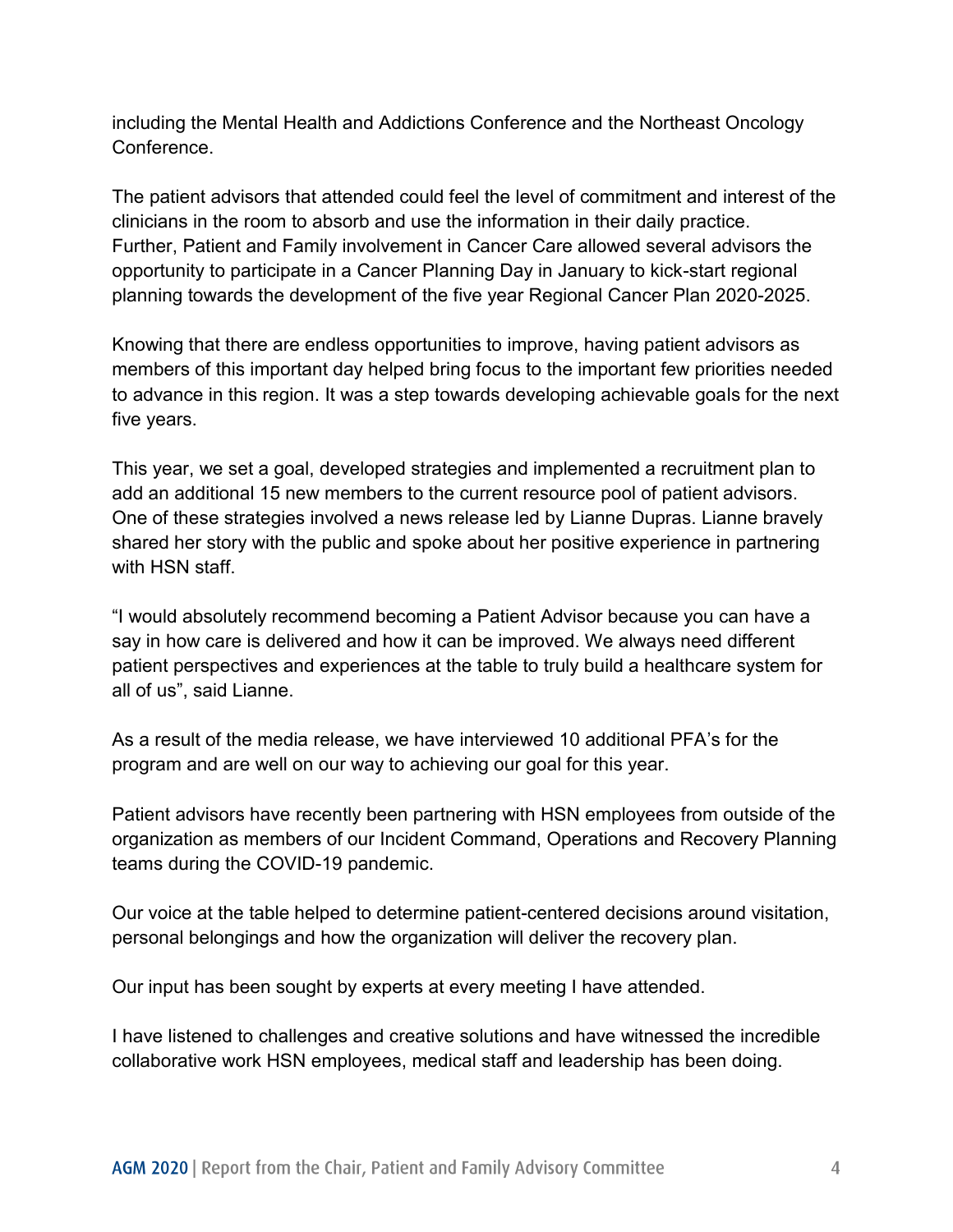I cannot say enough about the strong leadership and team commitments that have been clearly identified during this time.

It is very re-assuring knowing our community is in extremely capable hands and HSN is very well positioned to continue caring for all of us in the best ways possible.

As a patient advisor, I have always been well included, welcomed and certainly heard when attending any of these meetings and I am truly grateful for the opportunity to be the voice representing our diverse patient populations in the planning and decisionmaking processes.

I have been referenced as the "priority" on more than one occasion, which always puts a smile on my face.

I would like to thank my fellow PFA's for all of their hard work and dedication to the continuous pursuit to improve the health care experience for others.

In particular, I would like to acknowledge one of our most dedicated PFA's who passed away this year: Charles Ketter.

Charles became a patient advisor because he wanted to improve communications between patients, families and the healthcare team.

He brought his personal experiences of caring for his wife and son to the volunteer role along with his dedication and commitment to making a difference in the healthcare system wherever he could.

His impact at every table was undeniable.

Particularly at new staff orientations or employee service awards.

The room always fell silent as Charles shared his story and explained what Patient and Family Centered Care meant to him and his family.

"As an Advisor, I have experienced acceptance and encouragement from staff at all levels of HSN as this cultural change evolves in the local health care system. As a participant in several improvement projects, I have been impressed with the dedication and compassion of staff", said Charles.

He challenged all of us to do better.